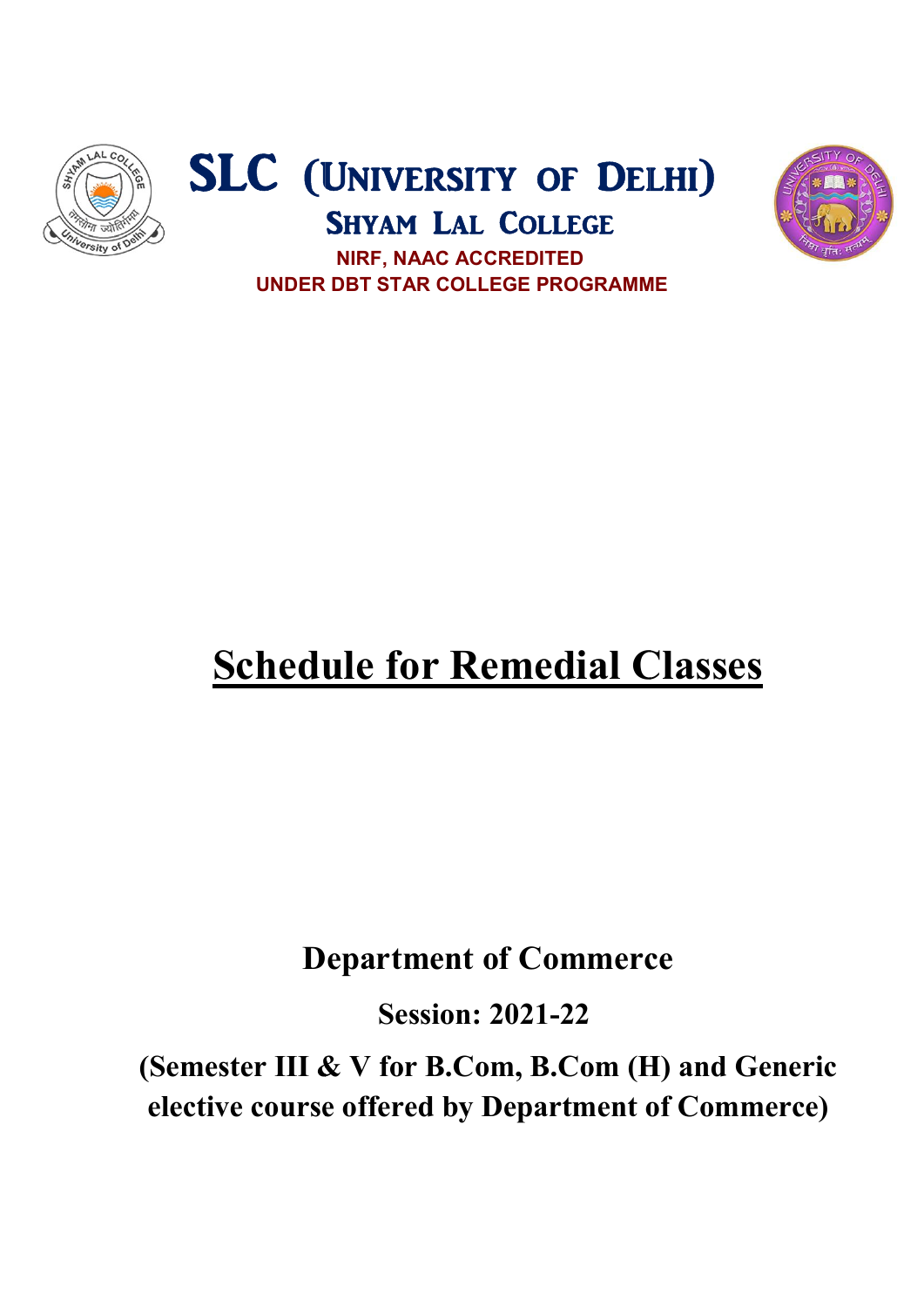| S.No.            | <b>Name of Teacher</b>             | <b>Schedule of Remedial Classes</b>                                       |
|------------------|------------------------------------|---------------------------------------------------------------------------|
| 1.               | Dr. JASVIR SINGH                   | <b>Company Law (BCP-A, Semester III)</b>                                  |
|                  |                                    | • Monday, $15^{\text{th}}$ November, 10:30 - 11:30 am                     |
|                  |                                    | <b>Company Law (BCP-A, Semester III)</b>                                  |
|                  |                                    | • Monday, $15^{th}$ November, 11:30 - 12:30 pm                            |
|                  | Dr. MAST RAM                       | <b>Financial Management (BCH-A, Semester V)</b>                           |
|                  |                                    | <b>Figure 1.5</b> Tuesday, $16^{th}$ November, 3:30 - 4:30 pm             |
| 2.               |                                    | <b>Financial Management (BCH-B, Semester V)</b>                           |
|                  |                                    | $\blacktriangleright$ Thursday, 18 <sup>th</sup> November, 3:30 - 4:30 pm |
|                  |                                    | <b>Management Principles &amp; Applications (BCH-A, Semester III)</b>     |
|                  | Dr. MUKTA<br><b>ROHATGI</b>        | E Wednesday, $10^{th}$ November, 12:30 - 1:30 p.m.                        |
| 3.               |                                    | <b>Management Principles &amp; Applications (BCH-A, Semester III)</b>     |
|                  |                                    | <b>•</b> Wednesday, $10^{th}$ November, 1:30 - 2:30 p.m.                  |
|                  | Dr. RUCHIKA<br><b>RAMAKRISHNAN</b> | <b>Principles of Marketing (GE, Semester V)</b>                           |
| $\overline{4}$ . |                                    | <b>Tuesday, 09<sup>th</sup></b> November, 8:30 - 9:30 am                  |
|                  |                                    | <b>•</b> Wednesday, $10^{th}$ November, 8:30 - 9:30 am                    |
|                  | Dr. KAVITA ARORA                   | <b>Financial Management (BCP, Semester V)</b>                             |
| 5.               |                                    | • Monday, $15^{th}$ November, 1:30 - 2:30 p.m.                            |
|                  |                                    | <b>Tuesday</b> , $16^{th}$ November, 1:30 - 2:30 p.m.                     |
|                  | Mr. PAWAN<br><b>KUMAR ADEWA</b>    | <b>Principles of Marketing (BCH, Semester V)</b>                          |
| 6.               |                                    | <b>Tuesday, 09<sup>th</sup></b> November, 8:30 - 9:30 am                  |
|                  |                                    | <b>•</b> Wednesday, $10^{th}$ November, 8:30 - 9:30 am                    |
|                  | Mr. VINOD<br><b>KUMAR</b>          | Human Resource Management (BCH-B, Semester III)                           |
| 7.               |                                    | Friday, $12^{th}$ November, 8:30 - 9:30 am                                |
|                  |                                    | Saturday, $13^{th}$ November, 9:30 - 10:30 am                             |
| 8.               | Dr. SIMPLE ARORA                   | <b>Principles of Microeconomics (BCP-A, Semester V)</b>                   |
|                  |                                    | $\blacktriangleright$ Thursday, 11 <sup>th</sup> November, 9:30 -10:30 am |
|                  |                                    | <b>Principles of Microeconomics (BCP-B, Semester V)</b>                   |
|                  |                                    | Friday, $12^{th}$ November, 8:30 - 9:30 am                                |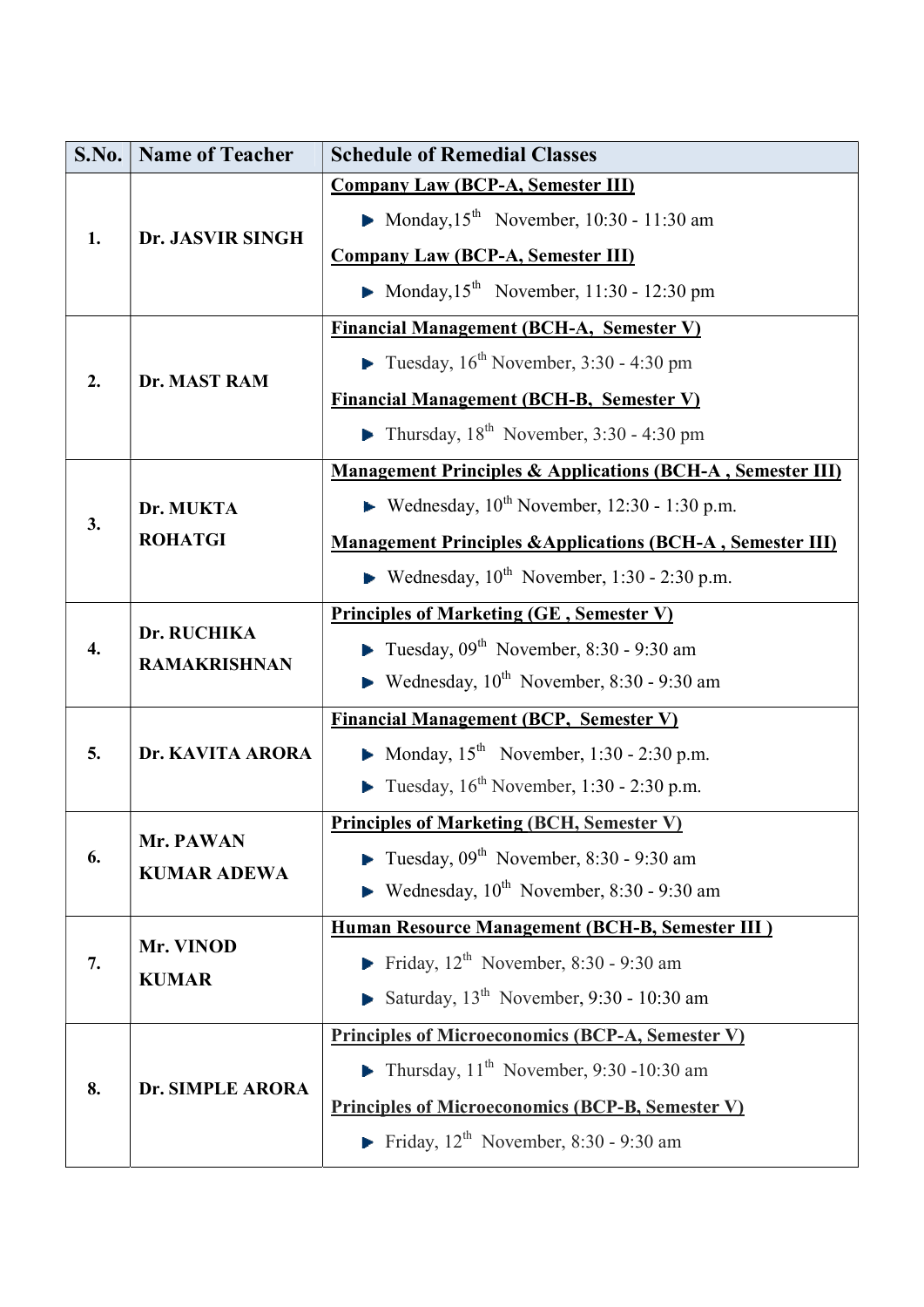| 9.  | Dr. SUNITA                          | <b>Financial Management (BCP, Semester V)</b>                             |
|-----|-------------------------------------|---------------------------------------------------------------------------|
|     | <b>POONIYA</b>                      | • Monday, $08^{\text{th}}$ November, 9:30 - 10:30 am                      |
|     |                                     | <b>Tuesday, 09<sup>th</sup></b> November, 9:30 - 10:30 am                 |
| 10. |                                     | <b>Entrepreneurship Development (BCP, Semester V)</b>                     |
|     |                                     | Saturday, $13^{th}$ November, 10:30 - 11:30 am                            |
|     | Mr. VARUN                           | Saturday, $20^{th}$ November, 10:30 - 11:30 am                            |
|     | <b>PANWAR</b>                       | <b>Personal Tax Planning (BCH, Semester III)</b>                          |
|     |                                     | $\blacktriangleright$ Tuesday, 16 <sup>th</sup> November, 2:30 - 4:30 pm  |
|     |                                     | $\blacktriangleright$ Thursday, 18 <sup>th</sup> November, 2:30 - 4:30 pm |
|     | Dr. NEHA BOTHRA                     | <b>Principles of Marketing (BCP, Semester V)</b>                          |
| 11. |                                     | Monday, $15^{th}$ November, 10:30 - 11:30 am                              |
|     |                                     | Tuesday, $16^{th}$ November, 10:30 - 11:30 am                             |
|     | <b>Ms. SUMANJEET</b><br><b>KAUR</b> | <b>Management Accounting (BCH-B, Semester V)</b>                          |
|     |                                     | Saturday, $13^{th}$ November, 11:30 -12:30 pm                             |
| 12. |                                     | <b>Human Resource Management (BCH, Semester III)</b>                      |
|     |                                     | <b>•</b> Wednesday, $17th$ November, 9:30 - 10:30 am                      |
|     |                                     | Wednesday, $24^{th}$ November, 9:30 - 10:30 am                            |
|     | <b>Ms. JYOTI SINDHU</b>             | <b>Computer Applications in Business (BCP, Semester III)</b>              |
|     |                                     | Wednesday, $17th$ November, 2:30 - 3:30 pm                                |
| 13. |                                     | <b>Entrepreneurship Development (BCP, Semester V)</b>                     |
|     |                                     | <b>Tuesday, 09<sup>th</sup></b> November, 1:30 - 2:30 pm                  |
|     | Dr. MONIKA<br><b>KHEMANI</b>        | <b>Business Statistics (BCH, Semester V)</b>                              |
| 14. |                                     | • Monday, $08^{\text{th}}$ November, 1:30 - 2:30 pm                       |
|     |                                     | • Monday, $15^{th}$ November, 1:30 - 2:30 pm                              |
|     | <b>Ms. SWATI</b>                    | <b>Human Resource Management (BCP, Semester III)</b>                      |
| 15. |                                     | • Monday, $08^{th}$ November, 9:30-10:30 am                               |
|     |                                     | <b>Principles of Marketing (GE, Semester III)</b>                         |
|     |                                     | <b>Tuesday</b> , $09^{th}$ November, 9:30-10:30 am                        |
|     |                                     |                                                                           |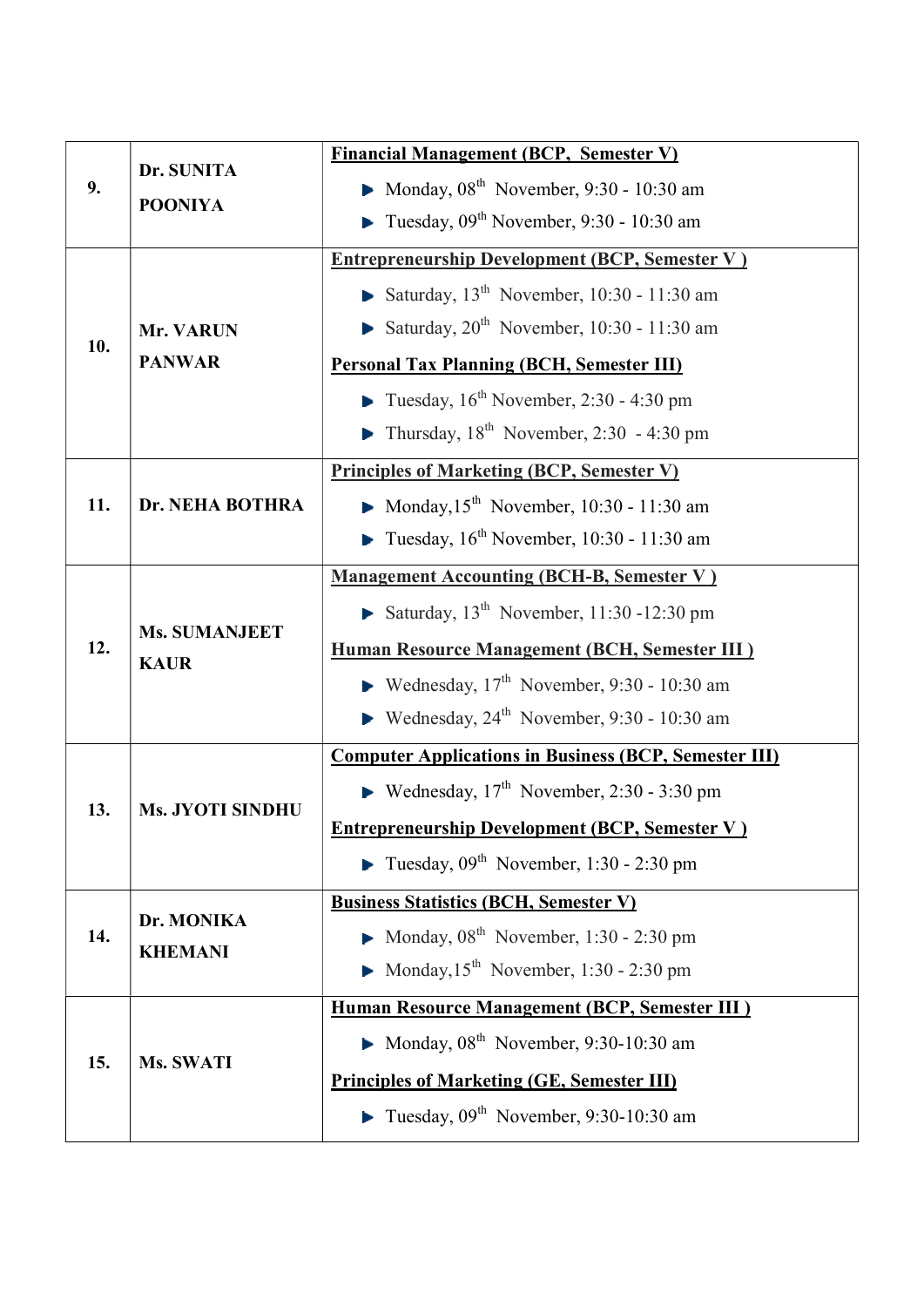|     |                   | <b>Computer Applications in Business (BCP, Semester III)</b>               |
|-----|-------------------|----------------------------------------------------------------------------|
| 16. |                   | <b>Tuesday</b> , $16^{th}$ November, 10:30 - 11:30 am                      |
|     | Dr. GURMEET       | $\blacktriangleright$ Tuesday, 23 <sup>rd</sup> November, 10:30 - 11:30 am |
|     | <b>SINGH</b>      | <b>E-Commerce (BCH, Semester III)</b>                                      |
|     |                   | • Thursday, $18^{th}$ November, 2:30 - 3:30 pm                             |
|     |                   | Thursday, $25^{th}$ November, 2:30 - 3:30 pm                               |
|     |                   | <b>Management Accounting (BCH, Semester V)</b>                             |
| 17. |                   | Monday, $15^{th}$ November, 8:30 - 9:30 am                                 |
|     |                   | $\blacktriangleright$ Tuesday, 16th November, 8:30 - 9:30 am               |
|     | Ms. POONAM        | <b>Organisation Behaviour (BCH, Semester V)</b>                            |
|     |                   | Monday, $15^{th}$ November, 11:30 - 12:30 pm                               |
|     |                   | $\blacktriangleright$ Tuesday, 16th November, 11:30 - 12:30 pm             |
|     |                   | Saturday, $17^{\text{th}}$ November, 11:30 - 12:30 pm                      |
|     |                   | <b>Fundamentals of Financial Management (BCH, Semester V)</b>              |
|     |                   | <b>Figure 10.30</b> Tuesday, $16^{th}$ November, 9:30 - 10:30 am           |
|     | <b>Ms. ADITHI</b> | Wednesday, $17th$ November, 9:30 - 10:30 am                                |
| 18. |                   | $\blacktriangleright$ Thursday, 18 <sup>th</sup> November, 9:30 - 10:30 am |
|     |                   | <b>Company Law (BCP, Semester III)</b>                                     |
|     |                   | $\blacktriangleright$ Thursday, 11 <sup>th</sup> November, 9:30 - 10:30 am |
|     | Mr. MOHD. SAJID   | <b>Income Tax Laws and Practice (BCH-B, Semester III)</b>                  |
|     |                   | Saturday, $13^{th}$ November, 11:30 - 12:30 pm                             |
| 19. |                   | <b>Income Tax Laws and Practice (BCH-C, Semester III)</b>                  |
|     |                   | Saturday, $13^{th}$ November, 10:30 - 11:30 am                             |
|     |                   |                                                                            |
|     |                   | <b>Principles of Marketing (BCP-A, Semester V)</b>                         |
| 20. | Mr. ROHIT SHAH    | <b>•</b> Wednesday, $17th$ November, 12:30 - 1:30 pm                       |